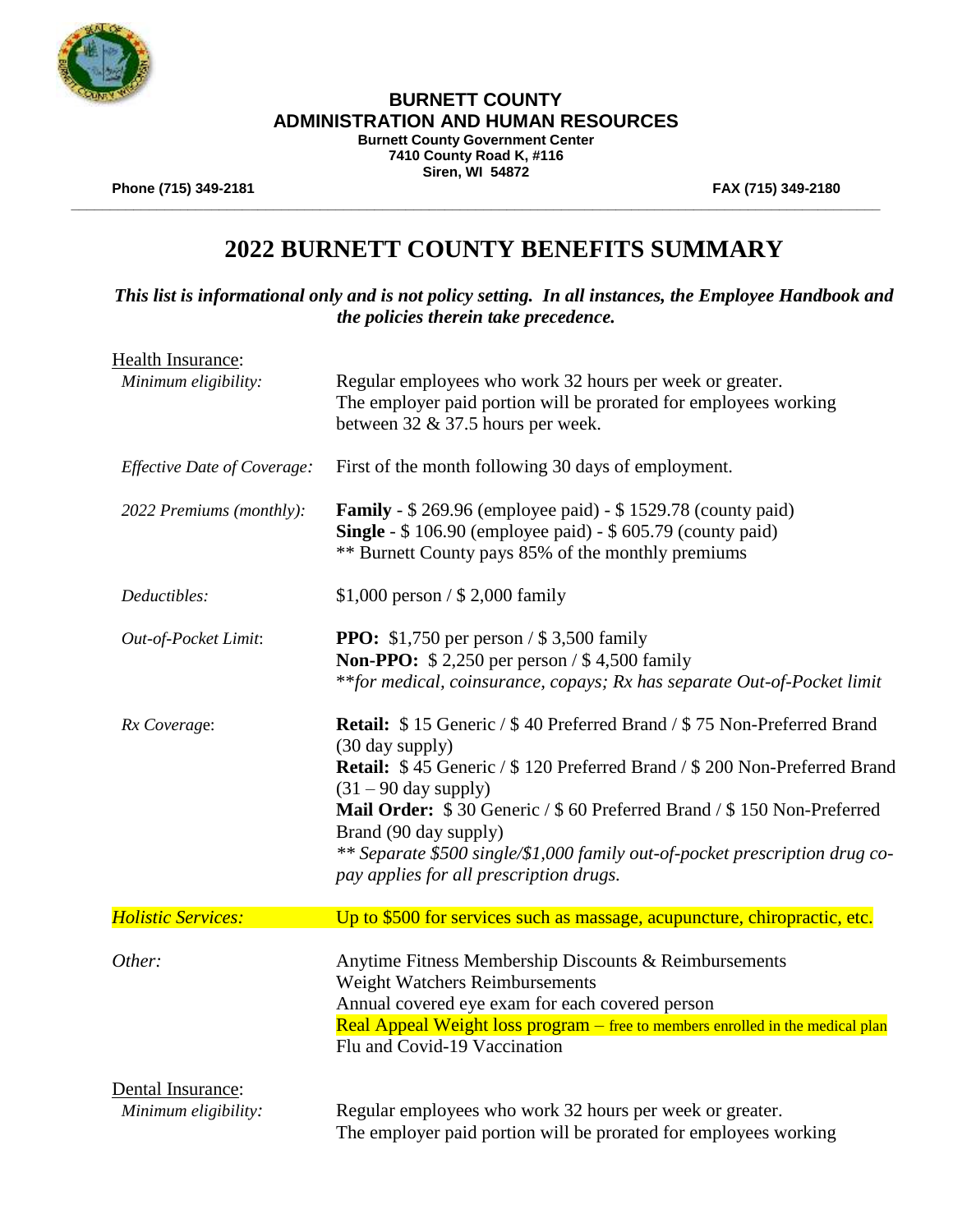

**Burnett County Government Center** 

**7410 County Road K, #116 Siren, WI 54872**

| Phone (715) 349-2181          | FAX (715) 349-2180                                                                                                                                                                      |
|-------------------------------|-----------------------------------------------------------------------------------------------------------------------------------------------------------------------------------------|
|                               | between $32 \& 37.5$ hours per week.                                                                                                                                                    |
| Effective Date of Coverage:   | First of the month following 30 days of employment.                                                                                                                                     |
| 2022 Premiums (monthly):      | <b>Family</b> - \$14.24 (employee paid) - \$80.67 (county paid)<br>Single - \$4.53 (employee paid) - \$25.66 (county paid)<br>** Burnett County pays 85% of the monthly premiums        |
| Out-of-Pocket Limit:          | $$50$ per person / $$150$ family                                                                                                                                                        |
| Coverage (after deductible):  | Preventive – $80\%$ ; Basic – $80\%$ ; Major – $50\%$ ; Prosthodontic – $50\%$<br>Orthodontic $-50\%$ (lifetime maximum - \$1,600 for dependent children<br>under 19 years of age only) |
| Long-Term Disability:         | Voluntary employee-paid plan. Monthly income protection after 8 or 12<br>weeks.                                                                                                         |
| <b>Short-Term Disability:</b> | Voluntary employee-paid plan. Weekly income protection up to 8 or 12<br>weeks *This has not been finalized yet, but we are hoping to start offering this in early<br>2022.              |
| <b>Flexible Spending:</b>     | Eligible employees may participate in plan offering tax deferred<br>contributions to be used towards medical and dependent care expenses.                                               |
| <b>Voluntary Life:</b>        |                                                                                                                                                                                         |
| Minimum eligibility:          | Regular employees who work 32 hours per week or greater.<br>The employer paid portion will be prorated for employees working<br>between 32 & 37.5 hours per week.                       |
| Effective Date of Coverage:   | First of the month following 30 days of employment                                                                                                                                      |
| 2022 Premiums (monthly):      | \$ 0.48 (employee paid) - \$ 2.72 (county paid)<br>** Burnett County pays 85% of the monthly premiums                                                                                   |
| Coverage:                     | Life - \$10,000 / Accidental Death/Dismemberment - \$10,000                                                                                                                             |
| Supplemental Life:            | Employees may purchase additional supplemental life insurance at their<br>own cost in increments of \$10,000 / \$25,000 / \$50,000                                                      |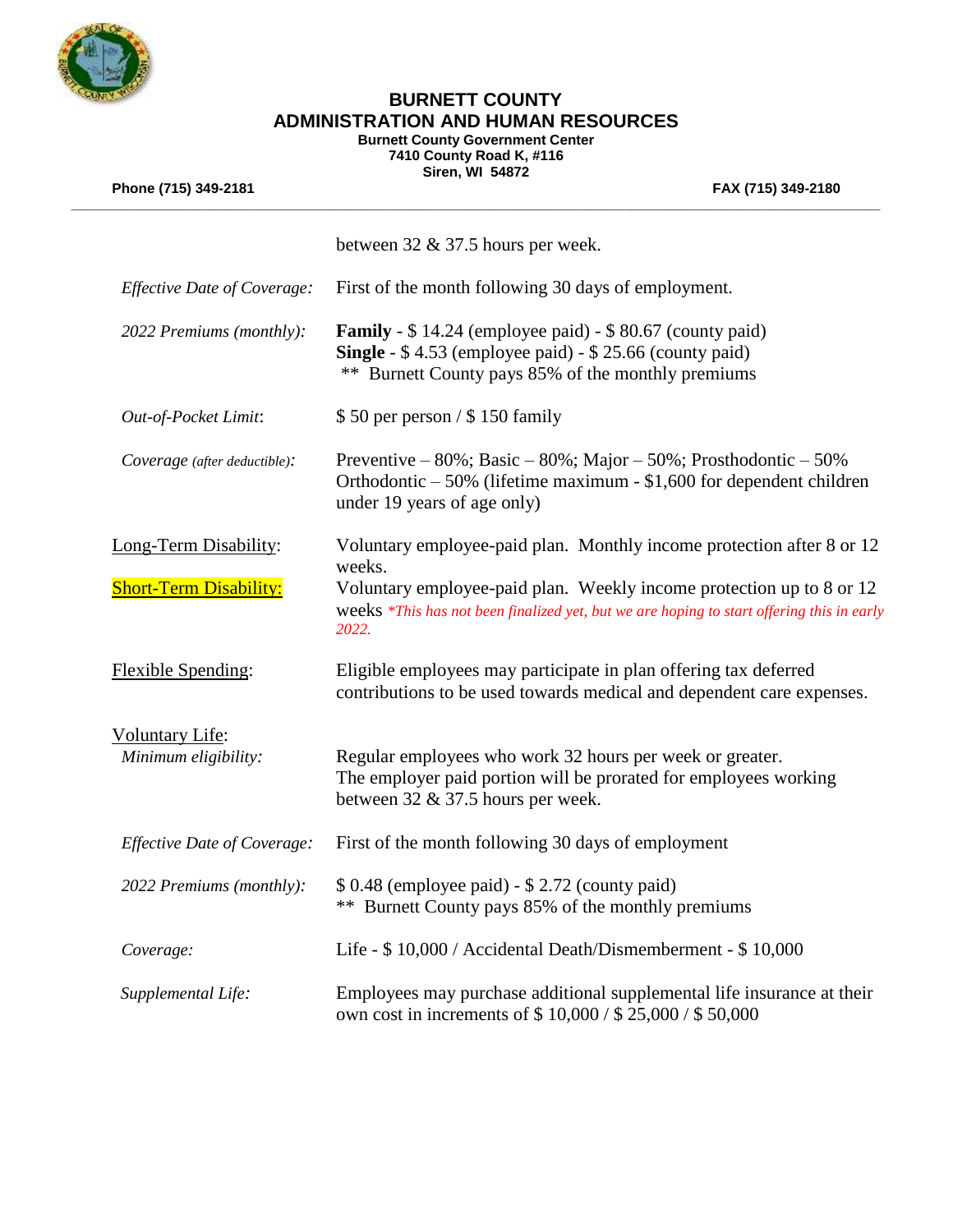

#### **BURNETT COUNTY ADMINISTRATION AND HUMAN RESOURCES Burnett County Government Center**

**7410 County Road K, #116 Siren, WI 54872**

**\_\_\_\_\_\_\_\_\_\_\_\_\_\_\_\_\_\_\_\_\_\_\_\_\_\_\_\_\_\_\_\_\_\_\_\_\_\_\_\_\_\_\_\_\_\_\_\_\_\_\_\_\_\_\_\_\_\_\_\_\_\_\_\_\_\_\_\_\_\_\_\_\_\_\_\_\_\_\_\_\_\_\_\_\_\_\_\_\_\_\_\_\_\_\_\_\_\_\_\_\_\_\_\_**

**Phone (715) 349-2181 FAX (715) 349-2180**

| PTO:                         | Available to all regular full-time employees, and pro-rated for regular<br>part-time employees.                                                                                                                                                                                                                              |                                               |                                                       |  |
|------------------------------|------------------------------------------------------------------------------------------------------------------------------------------------------------------------------------------------------------------------------------------------------------------------------------------------------------------------------|-----------------------------------------------|-------------------------------------------------------|--|
|                              |                                                                                                                                                                                                                                                                                                                              | <b>General County</b>                         | Jail/Dispatch/LEU                                     |  |
|                              | <b>Years of Service</b>                                                                                                                                                                                                                                                                                                      |                                               | <b>Annual PTO Days</b>                                |  |
|                              | $0 - 4$                                                                                                                                                                                                                                                                                                                      | 16                                            | 23                                                    |  |
|                              | $5-9$                                                                                                                                                                                                                                                                                                                        | 19                                            | 26                                                    |  |
|                              | $10 - 14$                                                                                                                                                                                                                                                                                                                    | 24                                            | 31                                                    |  |
|                              | $15-19$                                                                                                                                                                                                                                                                                                                      | 27                                            | 34                                                    |  |
|                              | 20-24                                                                                                                                                                                                                                                                                                                        | 30                                            | 37                                                    |  |
|                              | $25+$                                                                                                                                                                                                                                                                                                                        | 33                                            | 40                                                    |  |
|                              | *Newly hired full-time employees will start with 40 hours of PTO in their accrual<br>bank                                                                                                                                                                                                                                    |                                               |                                                       |  |
| Holidays:                    | Regular, full-time employees shall observe the following holidays.<br>Employees regularly scheduled for less than 32 hours per week shall<br>receive each holiday on a standard, pro-rated basis.                                                                                                                            |                                               |                                                       |  |
|                              | <b>New Years Day</b><br><b>Friday before Easter</b>                                                                                                                                                                                                                                                                          | <b>Presidents' Day</b><br><b>Memorial Day</b> |                                                       |  |
|                              | <b>Fourth of July</b><br><b>Veteran's Day</b>                                                                                                                                                                                                                                                                                | <b>Labor Day</b>                              | <b>Thanksgiving Day</b>                               |  |
|                              | Day after Thanksgiving                                                                                                                                                                                                                                                                                                       | <b>Christmas Eve</b>                          |                                                       |  |
|                              | <b>Christmas Day</b><br>** New employees must complete 30 days of employment before being                                                                                                                                                                                                                                    |                                               |                                                       |  |
|                              | eligible for paid holidays.                                                                                                                                                                                                                                                                                                  |                                               |                                                       |  |
| Deferred Compensation:       | The County offers a contribution to employees' existing deferred<br>compensation plan (with one of our two providers) to all full-time, non-<br>probationary staff. In order to receive the county paid benefit, employees<br>must contribute an equal or greater amount on a monthly basis. The<br>contribution levels are: |                                               |                                                       |  |
|                              | Non-supervisory<br><b>Supervisory (non-dept head)</b><br><b>Department Head</b>                                                                                                                                                                                                                                              |                                               | \$25.00 / month<br>\$35.00 / month<br>\$50.00 / month |  |
| <b>Wisconsin Retirement:</b> | Burnett County is a participating WRS employer. This is not an optional<br>benefit, and only in cases of Limited Term Employees will eligibility be<br>reviewed after one year of continuous service. The WRS rates for 2022 are:                                                                                            |                                               |                                                       |  |
| General Category:            | 6.5% (employee paid) $-6.5%$ (county paid)                                                                                                                                                                                                                                                                                   |                                               |                                                       |  |
| Elected Category:            | 6.5% (employee paid) $-6.5%$ (county paid)                                                                                                                                                                                                                                                                                   |                                               |                                                       |  |
| Protective Category:         | 6.5% (employee paid) $-12.0$ % (county paid)                                                                                                                                                                                                                                                                                 |                                               |                                                       |  |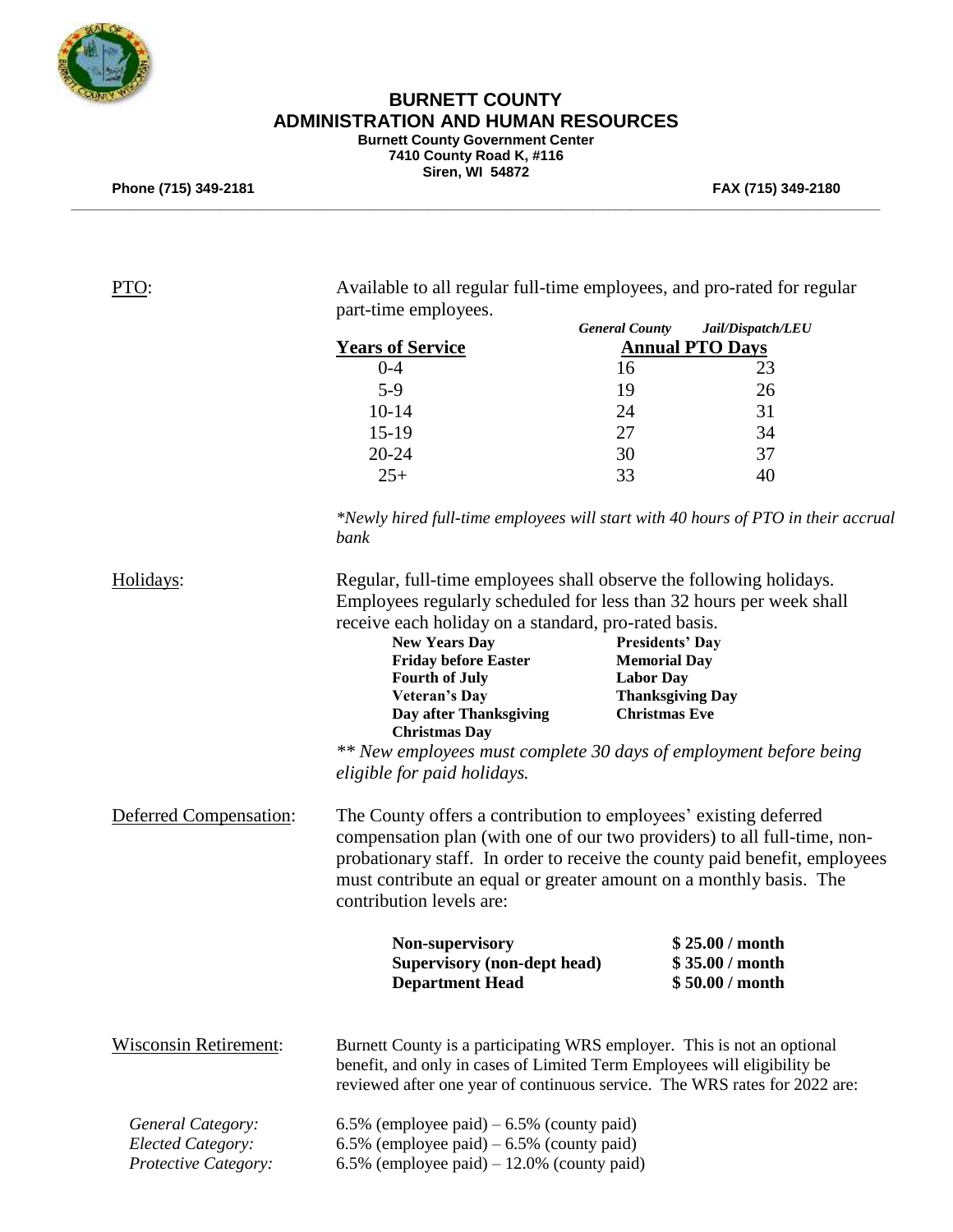

**Burnett County Government Center 7410 County Road K, #116**

**\_\_\_\_\_\_\_\_\_\_\_\_\_\_\_\_\_\_\_\_\_\_\_\_\_\_\_\_\_\_\_\_\_\_\_\_\_\_\_\_\_\_\_\_\_\_\_\_\_\_\_\_\_\_\_\_\_\_\_\_\_\_\_\_\_\_\_\_\_\_\_\_\_\_\_\_\_\_\_\_\_\_\_\_\_\_\_\_\_\_\_\_\_\_\_\_\_\_\_\_\_\_\_\_**

**Siren, WI 54872**

**Phone (715) 349-2181 FAX (715) 349-2180**

| <b>Annual Health Screening:</b>                            | ** For staff that meet all participation requirements of our annual Health Risk<br>Assessment screening, Burnett County will pay an additional 3% benefit for<br>group health, group dental and group life insurance in the following calendar<br>year. |                                  |                         |                      |  |
|------------------------------------------------------------|---------------------------------------------------------------------------------------------------------------------------------------------------------------------------------------------------------------------------------------------------------|----------------------------------|-------------------------|----------------------|--|
| <b>Wellness Day:</b>                                       | Health Risk Assessment participants will be eligible for one paid Wellness<br>Day per calendar year for the purpose of receiving their annual physical<br>with their primary care provider.                                                             |                                  |                         |                      |  |
| Verizon Wireless:                                          | Burnett County employees receive 15% discount on monthly calling & data<br>plans                                                                                                                                                                        |                                  |                         |                      |  |
| <b>Employee Recognition</b><br>Program:                    | Following benchmark years of service (see chart), qualifying employees<br>will be eligible for both a monetary gift and one time PTO deposit to be<br>used during the following calendar year. Please see policy for specifics.                         |                                  |                         |                      |  |
|                                                            |                                                                                                                                                                                                                                                         | Years of Service Gift Card Value | <b>Years of Service</b> | <b>PTO Bank Days</b> |  |
|                                                            | 5                                                                                                                                                                                                                                                       | \$50.00                          | 5                       | 5                    |  |
|                                                            | 10                                                                                                                                                                                                                                                      | \$150.00                         | $\overline{7}$          | 5                    |  |
|                                                            | 15                                                                                                                                                                                                                                                      | \$200.00                         | 10                      | 5                    |  |
|                                                            |                                                                                                                                                                                                                                                         |                                  | 15                      | 10                   |  |
|                                                            | 20                                                                                                                                                                                                                                                      | \$250.00                         | 20                      | 10                   |  |
|                                                            | 25                                                                                                                                                                                                                                                      | \$500.00                         | 25                      | 10                   |  |
|                                                            | 30<br>35                                                                                                                                                                                                                                                | \$1,000.00<br>\$1,000.00         | 30                      | 15                   |  |
| <b>Employee Achievement:</b>                               | Program by ReaLiving provides tools that engage employees with<br>proactive & solution-focused employee support.                                                                                                                                        |                                  | 35                      | 15                   |  |
| <b>LEEDs</b> Program:                                      | Incentive program that encourages non-supervisory staff to come up with<br>creative ideas to increase efficiencies and effectiveness.                                                                                                                   |                                  |                         |                      |  |
| Telecommuting:                                             | Burnett County provides a flexible and supportive work environment,<br>including the opportunity to work remotely.                                                                                                                                      |                                  |                         |                      |  |
| Training & Development:                                    | Fees, mileage/travel, and meals reimbursed according to County policy                                                                                                                                                                                   |                                  |                         |                      |  |
| Educational Reimbursement: Up to \$10,000 lifetime maximum |                                                                                                                                                                                                                                                         |                                  |                         |                      |  |